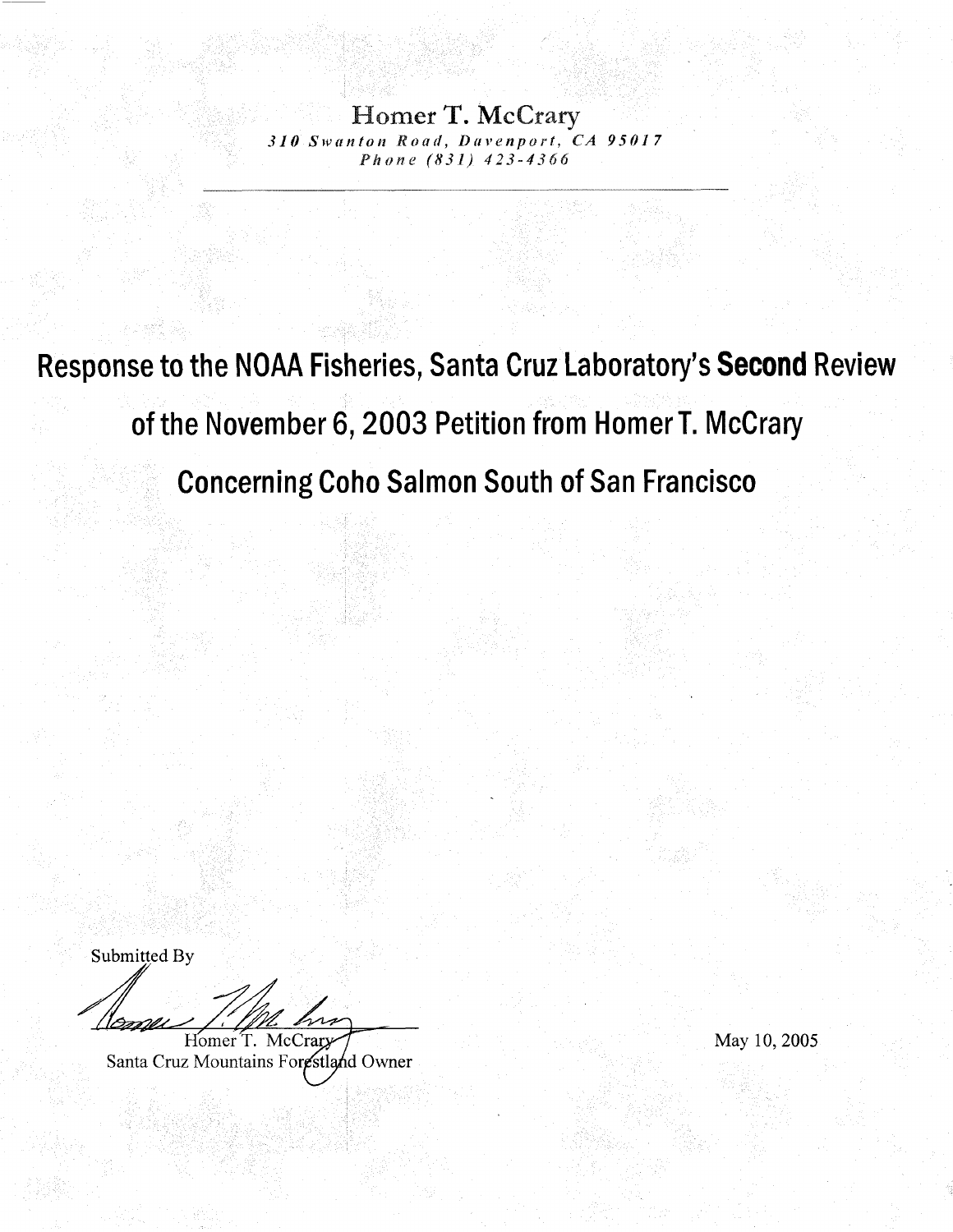## **Introduction**

On November 6, 2003 we submitted a petition requesting that NOAA Fisheries redefine the Central California Coho ESU to exclude streams south of San Francisco on the basis that coho in this area are not a native species. The NOAA Fisheries Southwest Regional Office forwarded our petition to the NOAA Fisheries Southwest Fisheries Science Center Santa Cruz Laboratory (SCL) for scientific review. On September 17, 2004 we received a copy of the SCL's review of our petition. We found the review was gravely flawed and as a result we submitted a detailed response to the SCL's flawed review. Subsequently the NOAA Fisheries Southwest Regional Office forwarded our response to the SCL. Six months later the SCL responded with a second review (presumably authored by Peter Adams) that fails to correct their initial scientifically flawed critique and appears to be a reiteration of the same misinformation. Once again we are asking the NOAA Fisheries to please either show us valid and rational justification for the listing of coho salmon south of San Francisco, or immediately redefine the Central California Coho ESU to exclude streams south of San Francisco.

Below is our response to the latest analysis from the SCL. The following discussion rebuts the arguments employed, for the second time, by the SCL.

## **Review of Individual Arguments**

- 1. What David Starr Jordan and his colleagues may have meant when they repeatedly stated that coho were not *present* south of San Francisco, is wishful speculation. In order to dispel any confusion about Jordan's occasional use of the word "abundant" in a few of these publications, we provided copies of several different excerpts (McCrary 2004, Appendix I), but apparently the SCL missed these. Furthermore, Jordan did more than just give a "general ichthyofaunal reference," as claimed by the SCL. He was personally familiar with and gave detailed accounts of all fishing interests in Santa Cruz and San Mateo counties (Jordan 1887). Jordan's comment that coho salmon are "not common south of the Columbia" (Jordan 1894) was not an error as the SCL suggests, but is obviously accurate relative to the distribution of coho in the Columbia and further north, where coho were and still are significantly more common. It is probably best to take David Starr Jordan's words at face value instead of relying on tortured interpretations. Moreover, the David Starr Jordan archive at Stanford University contains correspondence that corroborates Jordan's published statements. If the SCL is resolved to disregard all the pre-1906 scientific literature, they need only to acknowledge the multiple magazine and newspaper articles presented in our petition that all attest to the absence of coho in Santa Cruz County streams prior to their introduction. Indeed, there is an overwhelming dearth of historical (pre-1906) data in all NOAA Fisheries documents related to this issue.
- 2. It is true that B. W. Evermann "later" listed Monterey Bay as the southern extent of coho salmon distribution, however this was in 1931, twenty-five years after coho had been introduced to Santa Cruz County. His discussion of the distribution of coho is limited to one sentence and only reflects coho presence at the time. His discussion of introduced species is limited to fish introduced into *California* (Evermann and Clark 1931). As coho are native elsewhere in California, it is unreasonable for the SCL to expect that Evermann would discuss the origin of coho south of San Francisco.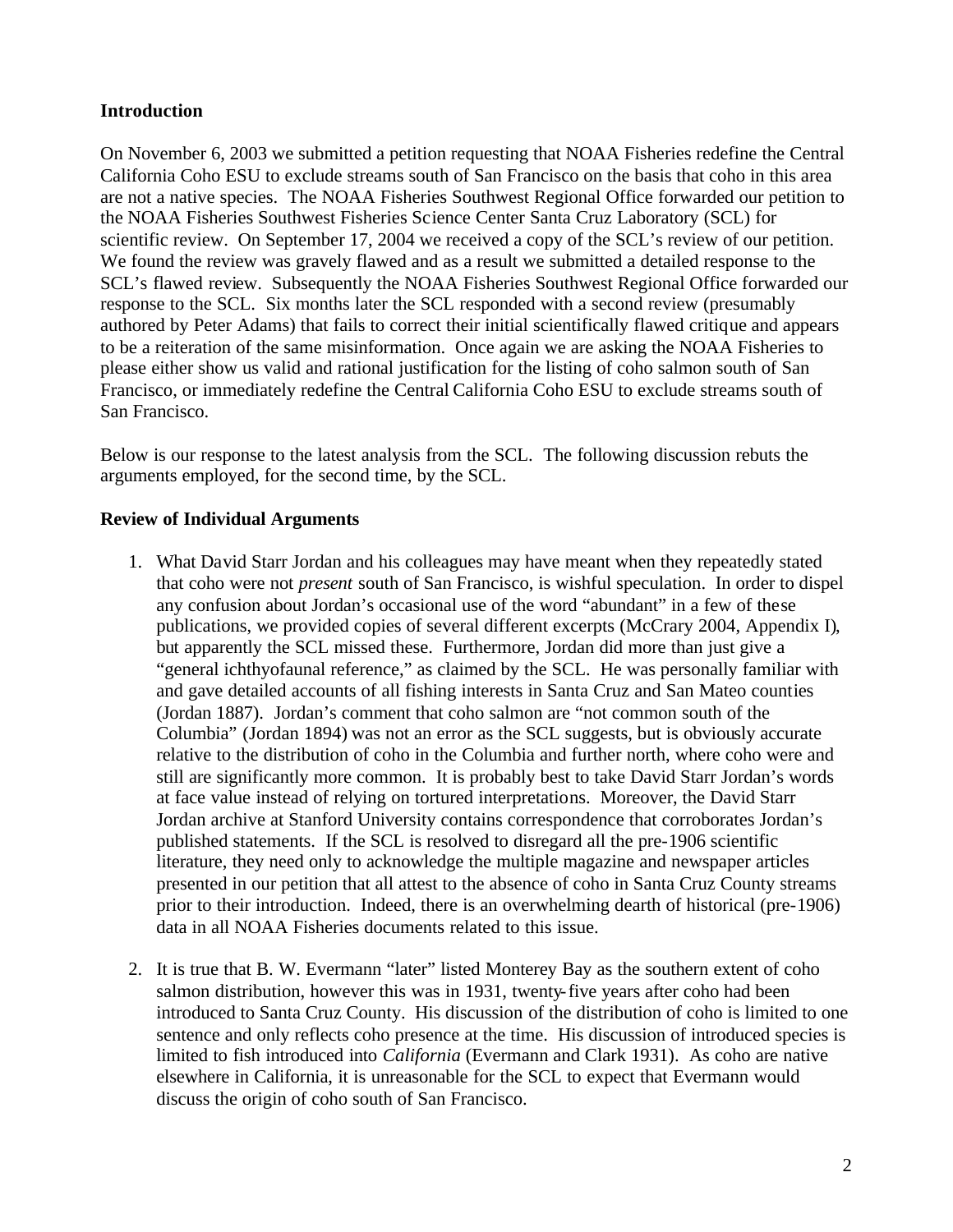3. Shapovalov and Taft's brief discussion of introduced and native fish is a discussion of fish "besides the steelhead and silver salmon" (Shapovalov and Taft 1954, pg. 26). The origin of the coho and steelhead was obviously unimportant to them as they fail to mention the fact that large numbers of exotic coho were imported from Prairie Creek into Waddell and Scotts Creek immediately before and throughout the course of their study. Shapavalov and Taft's statement, "other native species," is totally ambiguous in spite of whatever the reader's bias might be. Whether they meant "other species that *are* native" or "other species that are *also* native" is a moot point. In other words consider the following statements:

"Mr. Bush was in attendance. Other *foreign* politicians present were Mr. X and Mr. Y." Certainly one should not extrapolate from this that Mr. Bush is a foreign politician.

- 4. Regarding the documented introduction of coho salmon, the SCL claims that, "One-hundred thousand of these eggs were shipped in 1910, and thus could not have contributed to the populations observed by Gilbert." Since Gilbert did not find coho south of San Francisco until the winter of 1910-11, and the Brookdale Hatchery began importing coho in the winter of 1905-06, this statement by the SCL is misleading. Furthermore, our petition included documented observations confirming the successful introduction, survival, and return of these fish by 1909.
- 5. We are glad the SCL finally acknowledged the relevance of metapopulation dynamics. It is true that extinction and recolonization of ephemeral populations occurs beyond the southern and northern extremes of the coho range. However the following statement by the SCL suggests a deliberately selective misunderstanding of these metapopulation dynamics: "So, it would be natural that populations at the southern extreme of their range were at some time in the past founded and continually reinforced by straying migrants." We have always maintained it is likely that ephemeral populations were at some time in the past founded south of San Francisco by strays, yet to suggest they were "continually reinforced by straying migrants" is indefensible, particularly as straying was far less frequent than naturally occurring stochastic events which periodically destroyed these fragile, temporary colonies. Further, to suggest (albeit incorrectly) that these ephemeral colonies were continually reinforced by strays is to admit this area is geographically extreme, is not suitable long-term habitat, and can harbor only fragile, temporary colonies dependent on supplementation.<sup>1</sup>

 $\overline{a}$ 

 $<sup>1</sup>$  "Most biogeographic research is the study of the structure and dynamics of geographic ranges: their sizes, shapes,</sup> boundaries, overlaps, and locations ... The entire subject of metapopulation dynamics focuses on the processes and consequences of small-scale colonization and extinction, and these processes undoubtedly occur around the boundaries of many geographic ranges" (Brown et al. 1996). Thus, metapopulations are not static. Barring the presence of a relatively permanent geographic feature, metapopulation range boundaries are constantly shifting due to the natural extinction and colonization of marginal populations. Furthermore, the edges of geographic ranges are set by ecological limiting factors that determine local distribution and abundance. The most relevant and commonsensical feature of geographic ranges is that abundance of individuals tends to be low near the boundaries of the range (Brown et al. 1996). Essentially, populations on the fringes of a range are generally smaller, more susceptible to demographic and environmental stochasticity, and thus more likely to become locally extirpated. According to Godfrey et al. (1965), "on the North American continent, the region of the coho's greatest abundance extends from central Alaska to the State of Washington." Sandercock (1991) noted that coho are found in considerably smaller numbers towards the northern and southern limits of their distribution. "Populations in reaches with poor habitat became extinct during periods of low marine survival. With favorable marine survival, high productivity reaches served as sources for recolonization of lower quality reaches through straying of spawners. Consequently, both population size and distribution expanded and contracted through time" (Nickelson and Lawson 1998).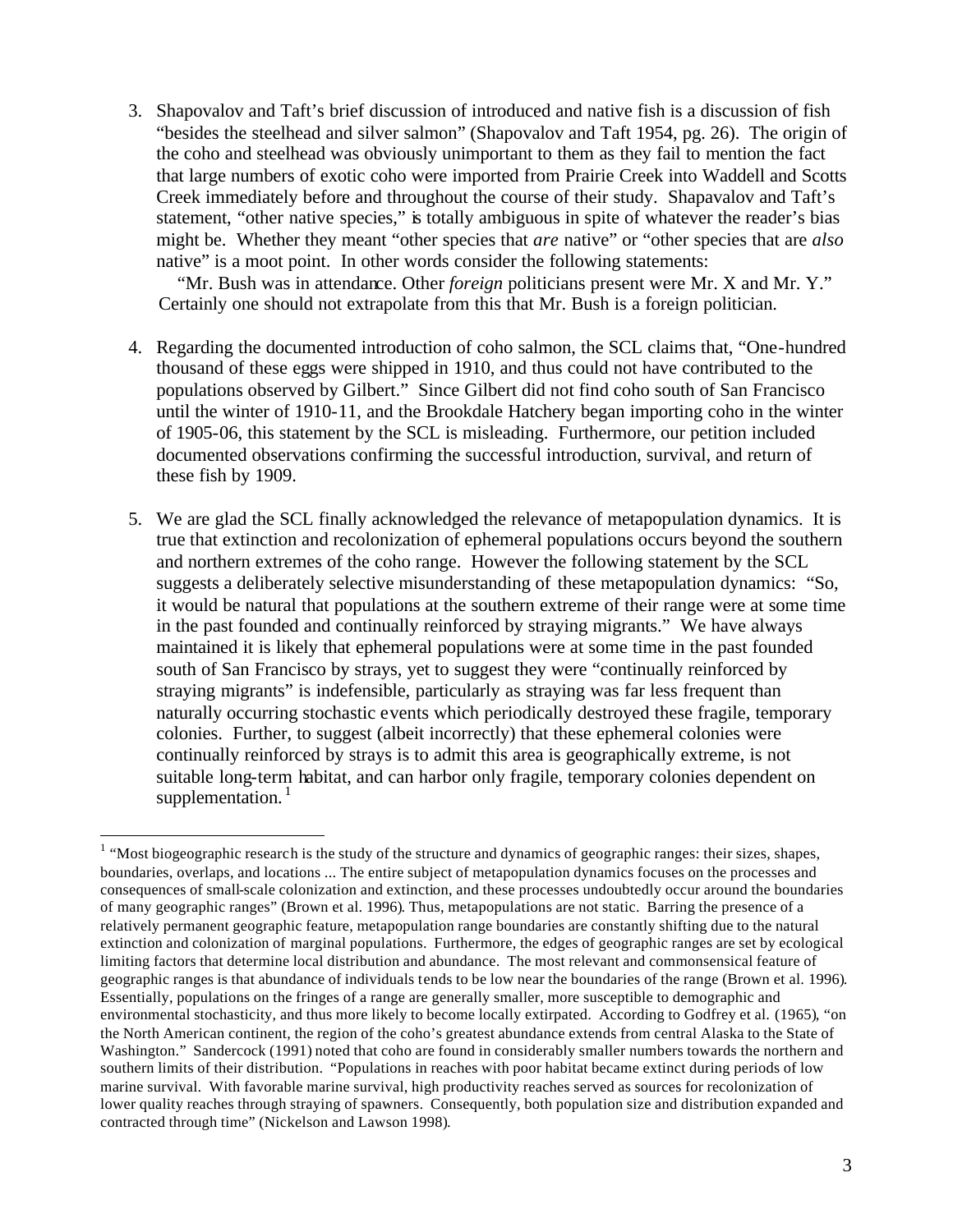- 6. The SCL's new discussion of the climate and geomorphology of the Santa Cruz Mountains illustrates the quality of the entire critique. Apparently the author did not read our previous discussion of this topic (McCrary 2004, pg. 13-17) and does not understand basic hydrologic science. The SCL now avers that higher average rainfall north of San Francisco indicates streams there are more flashy than those south of San Francisco. Higher average rainfall throughout the year generally results in streams that are better-supplied and less susceptible to droughts. All other conditions being similar, the flashiness of a stream is predicated by precipitation extremes, not average precipitation. NOAA's own data show a greater range of precipitation extremes in Santa Cruz County (McCrary 2004, pg. 13-17). By way of illustration, the flashiest streams on record are those of desert climates that experience extreme storm events with very low average precipitation. Nevertheless, the fact that coho naturally do not survive well here is not in doubt nor can the complex subject of stream character be simply reduced to patterns of precipitation. Further, any geographic divisions, such as the EPA Ecoregions, which do not concern coho habitat requirements, are irrelevant.
- 7. We have already addressed the many credibility issues associated with the 1870 Wakeman report: lack of expertise, contradictions and exaggeration. Ignoring these issues, we can address what was reported from a fisheries perspective. Wakeman obviously reported what local fishermen were telling him. They fished at the mouths of San Gregorio and Pescadero streams at full sea (high tide) and their fishing season was from October to March. They caught a wagonload of fish a day (quite a good fishery if true). Wakeman wrote of two species of fish being caught, "salmon" from 15 to 20 pounds, and "silver salmon" from 2 to 15 pounds. The "salmon" reference was most likely fall Chinook salmon because of the large weight reported which is consistent with Chinook and not coho salmon. Adult coho salmon south of San Francisco generally average about 8 pounds. The fishing season beginning in October is more consistent with Chinook; a coho run would be later. The identification of the second fish reported caught ("silver salmon") is undoubtedly steelhead. Why? Wakeman reported that this fish returned to sea after spawning. Commercial fishermen would recognize a spawned out fish because the fish would be noticeably thinner, probably darker in color, and the flesh would be inferior to a bright incoming fish. And if they used gill nets, the sea-bound adult steelhead would be caught in the upstream side of the net. Steelhead return to the sea after spawning; coho salmon do not. This second fish ranged in size from 2 to 15 pounds. This weight range is consistent with steelhead runs having fishes of varying sizes depending on their time spent maturing in the ocean, here probably up to 3 years. Adult coho salmon can vary in size from year to year but within a year they are fairly consistent in size. Also, the protracted spawning season is more consistent with steelhead. This identification of the 2 species of fish reported by Wakeman is consistent with the distributions of Chinook salmon and steelhead reported in the early scientific literature, south of San Francisco. Coho were not found south of San Francisco according to the early scientific literature. The only possible confusing point is that Wakeman called the second fish "silver salmon." In today's vernacular, this would mean coho salmon. But "silver salmon" was one of the lay common names for steelhead at that time in California.
- 8. Without careful investigation, the California Academy of Sciences specimens purportedly collected by Stanford ichthyologists in 1895 appear to contradict the archaeological, historical, and scientific record. First, a single sighting of a species does not establish its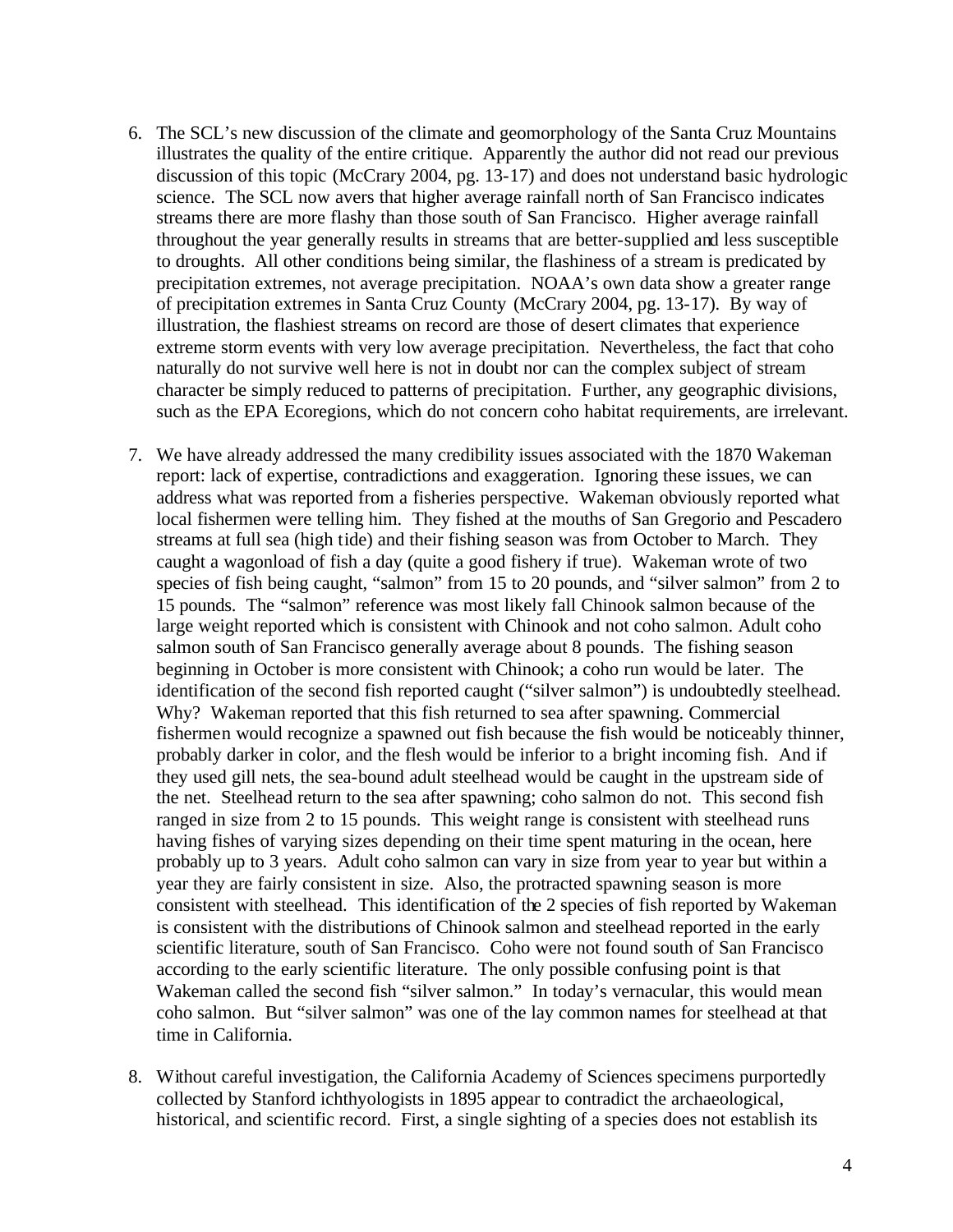natural habitat range, especially since an occasional ephemeral population is to be expected beyond the range boundary. Second, the original identification of these fish as dog salmon appears reasonable since dog salmon occasionally stray in these streams. Third, the obvious reliability problems related to the broken chain of custody and conflicting documentation disqualify these specimens for scientific or legal use. As we have already shown, this deficiency is emphasized by Stanford ichthyologist, J. Bohlke (1953) who concluded that fish specimens collected prior to 1906 were scrambled by the San Francisco earthquake and are not reliable. If one gives these specimens the benefit of all doubts, they could represent a temporary propagule year class colony since the early 1890s were very prolific for salmon, which would have encouraged straying. There were very large commercial salmon landings in California in the early 1890s and apparenlty1892 was a record harvest never seen before or since (Redding et al. 1892). A cool climate cycle began around 1890, which would be beneficial to salmon; and a cool productive California Current cycle should also have occurred as its cycles are correlated with inland climate cycles. If the CAS specimens do represent a stray year class colony, they didn't persist. A possible explanation is the 1898-99 drought reported by the California Department of Water Resources (Snow 2004). The early scientific literature and soft literature speak to the absence of coho salmon south of San Francisco at the beginning of the  $20<sup>th</sup>$  century and coho salmon did not apparently reside in Scott and Waddell Creeks in the early 1900s before the introductory plants in 1906. Coincidentally, these dubious specimens, the Wakeman report, and a personal communication from P. Moyle comprise the entire impetus for Gobalet et al. to doubt their results regarding the archaeological record.

- 9. The SCL again dismissed all archaeological results that corroborate our conclusions. We have not claimed that the archaeological evidence alone provides definitive proof of anything. However, all studies of the archaeological record south of San Francisco are consistent with the more explicit historical and scientific literature. Given the weight of all other lines of evidence, the archaeological record is not crucial to our petition. Nevertheless, it is a valuable contribution and a much stronger piece of evidence than either the Wakeman report or the 1895 specimens. The archaeological record should not be summarily dismissed.
- 10. We have not seen the latest genetics data collected by the SCL, but we are aware of these, as-yet-unpublished, studies. The germane point here is that these genetic analysis techniques cannot ascertain whether coho salmon are native south of San Francisco or not. Nevertheless, several misleading statements by the SCL should be noted:
	- First, Adams claims that all Central California Coast ESU populations are "more closely related to each other than to any other coho salmon populations." To begin with, the majority of coho importations south of San Francisco have been stocks from within California, so one should expect a strong genetic relationship between amongst these fish. Furthermore, to our knowledge, the SCL has not included any coho outside California in their genetic comparisons, so it is still unknown how related our coho are "to any other coho salmon population."
	- Second, Adams claims "all populations south of the Golden Gate are more closely related to each other than to any others." Well, there are only two populations south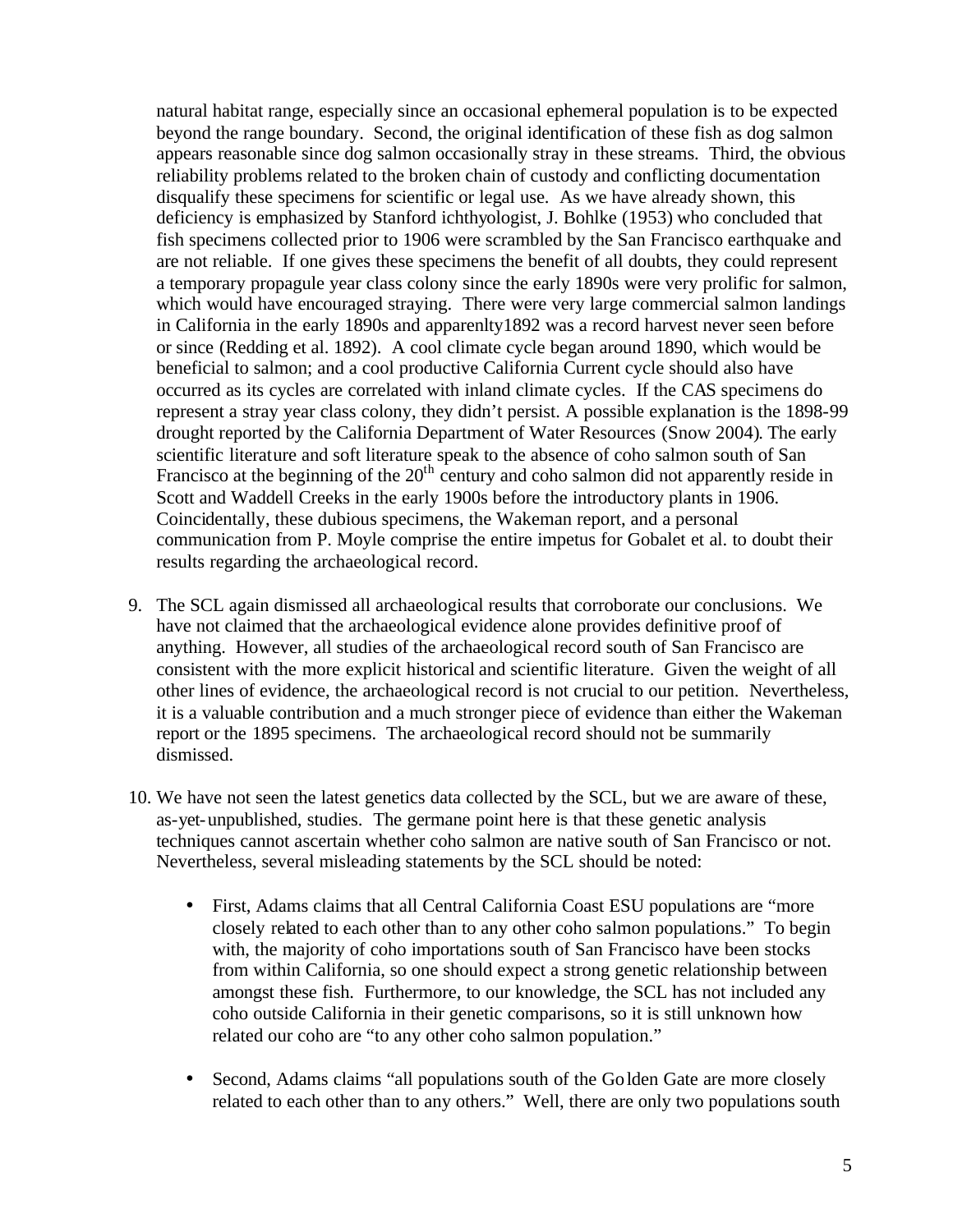of San Francisco (about 50 miles south of the Golden Gate), and these are about 5 miles apart. More importantly, these two populations are functionally one single population as one creek has been repeatedly planted with fish from the other creek. Obviously they are most closely related to each other.

- Third, Adams claims "populations from Marin County are their closest relatives." Well, more precisely, coho south of San Francisco are more closely related to Noyo River coho (a distance of nearly 200 miles) than Russian River coho (approximately 100 miles away). Not surprisingly, Noyo River stock was planted more recently and in far greater numbers in Santa Cruz County than Russian River stock. Furthermore, the SCL has not included coho outside of California is these comparisons, in spite of the fact that the first coho introductions south of San Francisco were from Washington. Nor, to our knowledge, has the SCL attempted a genetic analysis of the aforementioned 1895 coho specimens in spite of the fact that we provided the SCL's lead geneticist with tissue samples of these specimens one year ago.
- Fourth, the effects of "adaptation/drift and distance-dependent migration" over the last 100 years (since the establishment and maintenance of an introduced populations) are not precluded just beyond the edge of their historical range boundary (San Francisco). However, it is absurd to suggest that relatively infrequent, sparsely documented migration from the north has had a greater impact than the 2,020,114+ northern coho that have been brought here artificially. Furthermore, while there is no evidence that naturally-occurring migrants have buffered southern coho against environmental variability, it is a documented fact that artificial hatchery support has been critical in maintaining and augmenting these same coho during times of naturally-occurring, devastating-to-coho floods and droughts.
- Fifth, the following statement by Adams is so astounding we felt the need to quote it: "While salmon from other populations in the Central California Coast ESU, primarily the Noyo River, have been transplanted into coho populations south of San Francisco Bay, they can not have had a large effect, because there are alleles present at 11 of the 18 microsatellite genes that are not found in the Noyo River. In some cases, alleles in these southern populations do not appear to be present in any other population in the Central California ESU. This result effectively eliminates the possibility that the San Mateo and Santa Cruz county populations were founded by fish planted from the Noyo River or any other California population."

How incredible for Adams to suggest that because coho south of San Francisco are not genetically identical to Noyo River coho, 370,640 Noyo River transplants to San Mateo and Santa Cruz counties have not had an effect on southern coho genetics. Indeed, it was not us but the SCL that established a genetic affinity between Santa Cruz coho and Noyo River coho. Obviously any alleles in these southern populations that do not appear anywhere else in the Central California ESU are undoubtedly a result of the 1,400,000+ coho from outside Central California to be transplanted here. Above all, nobody has ever stated that "San Mateo and Santa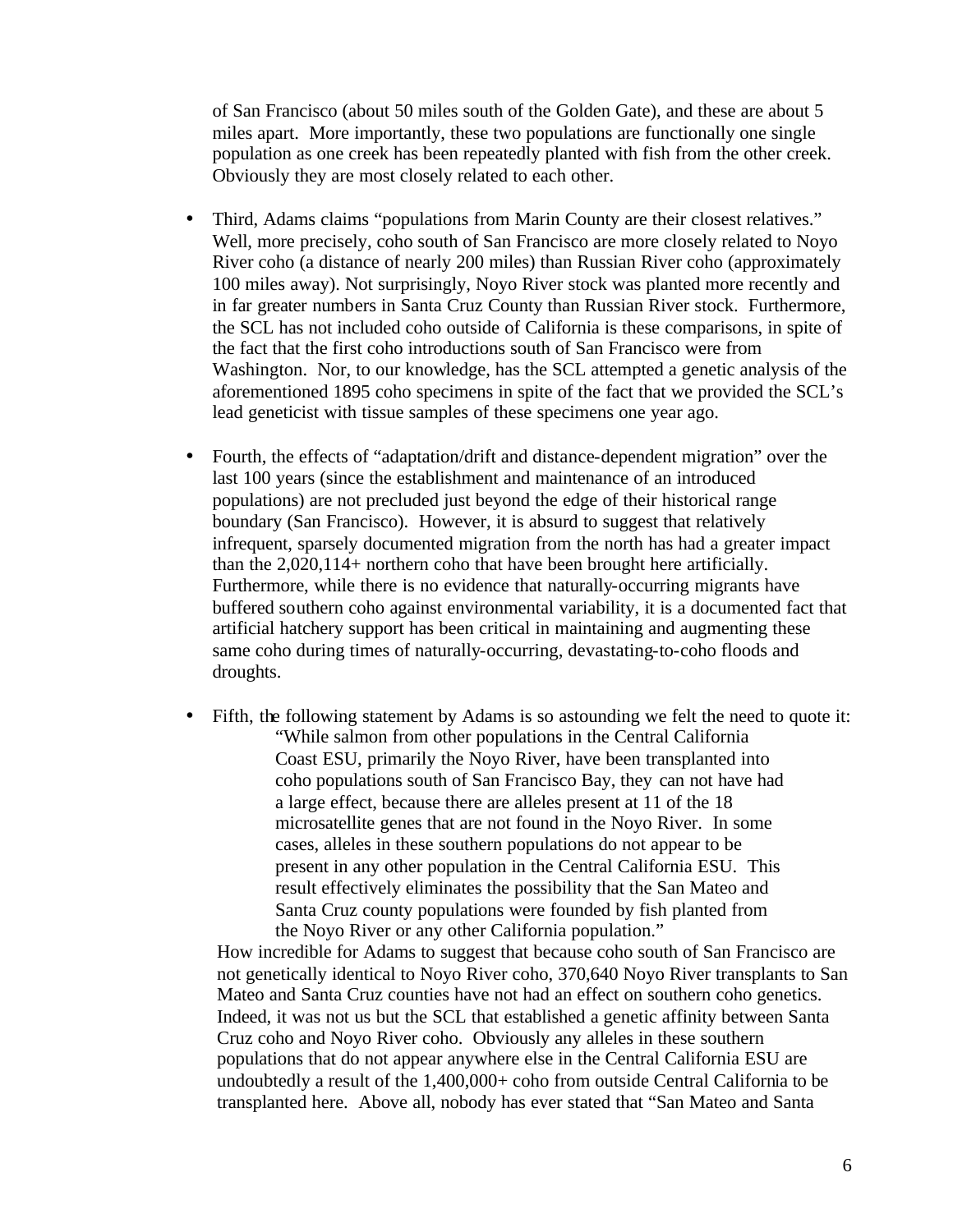Cruz county populations were founded by fish planted from the Noyo River or any other California population." Since the beginning of this pointless banter with the SCL we have made it absolutely clear that coho from Baker Lake, Washington were initially introduced south of San Francisco followed by an array of transplants from a plethora of different places over the last 100 years.

- Sixth, although in some cases out-of-basin transplants do not successfully reproduce, Hindar et al. (1991) demonstrated instances where transplantation efforts permanently altered the genetic structure of fish populations and even some instances where the resident population was entirely displaced. Other studies have found that transplants of different stocks from California, Oregon, and Washington have obscured genetic differentiation amongst California stocks (Bartley et al. 1992; Brown et al. 1994). How exactly the variety of introduced stocks have mingled south of San Francisco is still unknown. Though if we are ever to answer that question we suggest the SCL begin by recognizing these introductions, rather than blindly protecting an untenable paradigm.
- Lastly, it should be obvious to the reader that the SCL's molecular genetic results do not rule out the reality that coho salmon populations south of San Francisco were founded by and supplemented by an array of introduced stocks from northern California, Oregon, and Washington.
- 11. It is not surprising that the SCL has suggested a second opinion from Peter Moyle and his colleagues at UC Davis. Our work has already received a peer review by the eminently qualified fisheries biologist, Dr. Victor Kaczynski. While an additional, objective review of our research would be valuable, Peter Moyle cannot provide such objectivity. Although Moyle is a highly respected member of the fisheries community, some of his previous work suggests an obdurate inclination to extend the historical range of coho in California and/or an unfamiliarity with important facts. For instance, the article "Historical Decline and Current Status of Coho Salmon in California," co-authored by Moyle, is partially based on the assumption that coho salmon south of San Francisco are native and "probably occurred in smaller streams flowing into Monterey Bay and perhaps as far south as the Big Sur River" (Brown et al. 1994). Although Brown, Moyle, and Yoshiyama do not offer any direct references to support this assumption, they cite Snyder (1908) in reference to the claim that "[t]he southernmost recorded spawning stream is the San Lorenzo River, Santa Cruz County" (ibid.). Actually, Snyder (1908) does not concern anything south of the Sacramento River and makes no mention of any fish in the San Lorenzo River or anywhere else south of San Francisco. This error gives the false impression that adult coho were present prior to the return of introduced stocks in 1909. Similarly, in another article, Brown and Moyle (1991) also make the assumption that coho are native south of San Francisco yet do not cite any pertinent information predating the 1930s, long after their artificial introduction. Both Brown et al. (1994) and Brown and Moyle (1991) are frequently cited (especially by the CDFG and NOAA Fisheries) as surrogate evidence that coho are native to streams south of San Francisco. Elsewhere we have seen Moyle use the discredited Wakeman report and 1895 specimens as "proof" that coho are native south of San Franc isco (Gobalet et al. 2004). Furthermore, another report by Moyle (2002) erroneously stating that coho salmon once ascended the Klamath River and its tributaries at least as far upstream as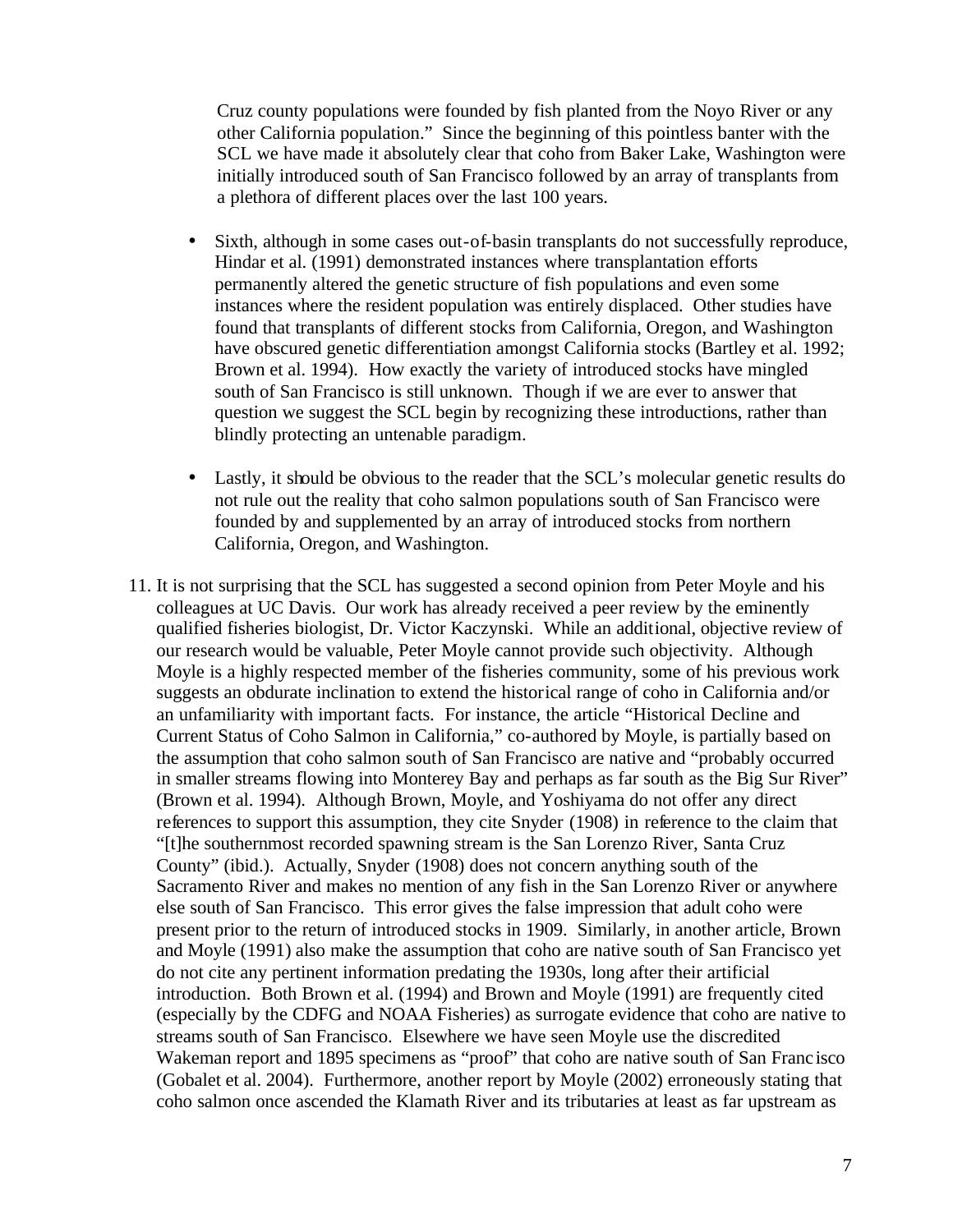Klamath Falls, Oregon, is yet another indication of Moyle's predisposition, this time resulting from Moyle's imprecise use of zoogeographic boundaries (Hamilton et al. 2005). Clearly, Moyle seeks to extend the historical range of coho salmon regardless of the facts. Indeed, Moyle has contributed to and popularized the mistaken paradigm that coho salmon are native south of San Francisco. There is no doubt his influence has already played a significant role in the SCL's staunch adherence to this indefensible position (McCrary 2004, Appendix V).

## **Conclusion**

It has now been 18 months since we submitted our petition. At every step of the way the SCL has shown a total disregard for their scientific responsibilities, and a disregard for the credibility of NOAA Fisheries and its decision makers. It is especially puzzling that Pete Adams failed to so much as acknowledge our personal letter offering to provide him and his staff with any and all of our reference materials. Let the record show that if NOAA Fisheries adopts the SCL's recommendation to reject our petition, it will be scientifically unjustified. If our conclusions are wrong let an intelligent, informed, and scientifically competent review show it. The redundant, vacuous arguments presented by the SCL do not constitute such a review and continually sidestep the most compelling data in our petition.

We thank you for this opportunity to comment and demonstrate how the record before NOAA Fisheries clearly shows by the great weight of the evidence that the southern extent of the Central California Coho ESU must be redefined to exclude streams south of San Francisco.

## **References**

Bartley, D. M., B. Bentley and P. G. Olin. 1992. "Population genetic structure of coho salmon, *Oncorhynchus kistuch*, in California." California Fish and Game. 78: 88-104.

Bohlke, J. 1953. "A Catalogue of the Type Specimens of Recent Fishes in the Natural History Museum of Stanford University." Stanford Ichthyological Bulletin. 31 July 1953. Vol. 5. *Natural History Museum of Stanford University: Stanford, California*.

Brown, James H., George C. Stevens and Dawn M. Kaufman. 1996. "The geographic range: Size, shape, boundaries, and internal structure." Annual Review of Ecology and Systematics. 27: 597-623.

Brown, L. R. and P. B. Moyle. 1991. Status of Coho Salmon in California . Department of Wildlife and Fisheries Biology, University of California, Davis, CA: Report to the National Marine Fisheries Service.

Brown, L. R., P. B. Moyle and R. M. Yoshiyama. 1994. "Historical Decline and Current Status of Coho Salmon in California." North American Journal of Fisheries Management. 14(2): 237-261.

Evermann, B. W. and H. W. Clark. 1931. Fish Bulletin 35, Distributional List of the Species of Freshwater Fishes Known to Occur in California , Fish Bulletin. Sacramento: State of California Department of Natural Resources, Division of Fish and Game, Bureau of Marine Fisheries.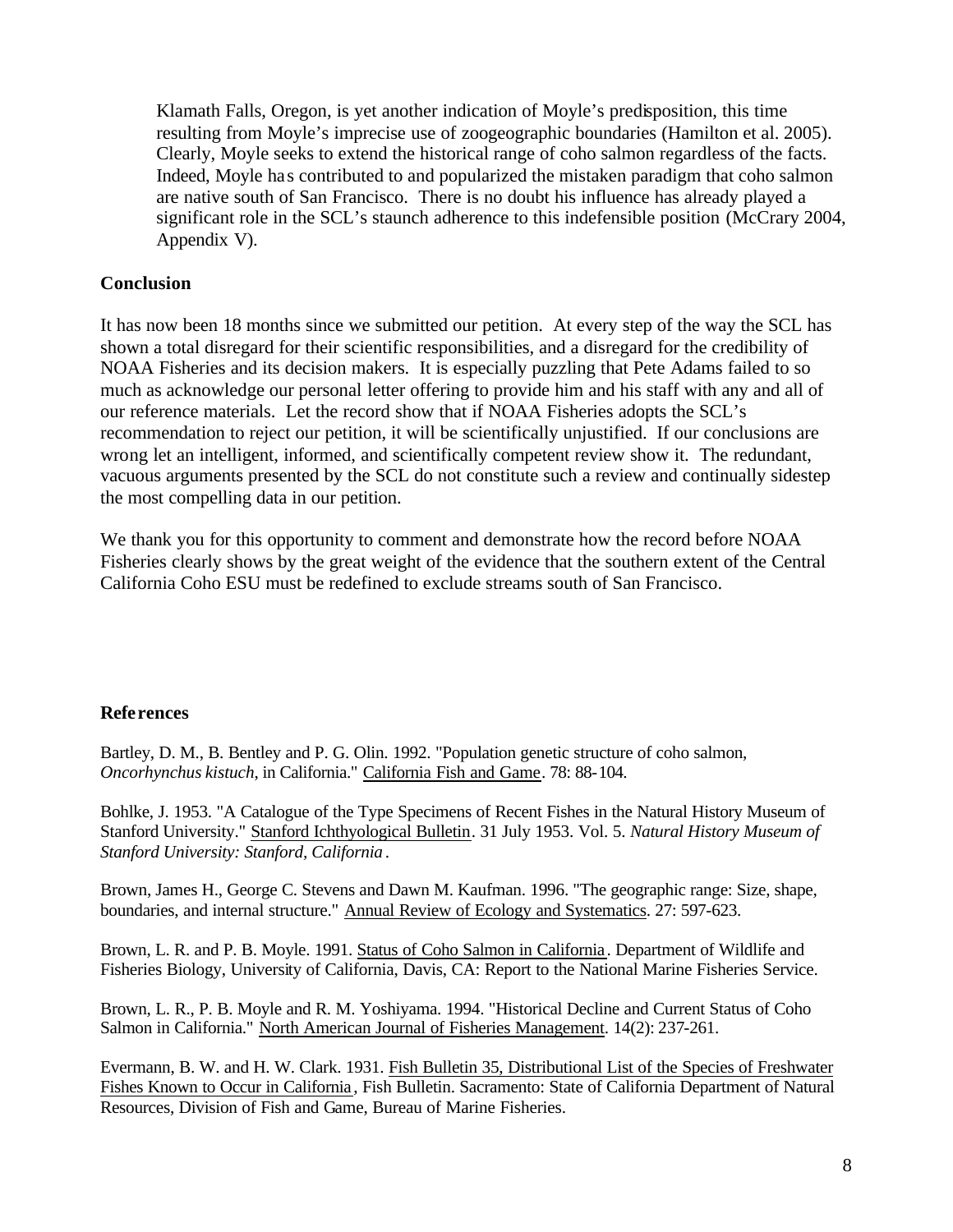Gobalet, K. W., P. D. Schulz, T. A. Wake and N. Siefkin. 2004. "Archaeological Perspectives on Native American Fisheries of California, with Emphasis on Steelhead and Salmon." Transactions of the American Fisheries Society. 133: 801-833.

Godfrey, H. 1965. "Coho Salmon in Offshore Waters." Salmon of the North Pacific Ocean. Part IX. Coho, chinook, masu salmon in offshore waters: International North Pacific Fisheries Commission Bulletin. 16: 1- 39.

Hamilton, J. B., G. L. Curtis, S. M Snedaker and K. W. White. 2005. "Distribution of Anadromous Fishes in the Upper Klamath River Watershed Prior to Hydropower Dams - A Synthesis of the Historical Evidence." Fisheries. April 2005. 30(4): 10-20.

Hindar, K., N. Ryman and F. Utter. 1991. "Genetic effects of cultured fish on natural fish populations." Canadian Journal of Fisheries and Aquatic Sciences. 48(5): 945-957.

Jordan, D. S. 1887. "The Fisheries of the Pacific Coast." S. F. Baird (Eds.), The Miscellaneous Documents of the Senate of the United States for the First Session of the Forty-Seventh Congress, 1881-82. Washington: United States Commission of Fish and Fisheries in cooperation with the United States Census Bureau. The Fisheries and Fishery Industries of the United States: Section 2, A Geographical Review of the Fisheries Industries and Fishing Communities for the Year 1880: 589-630.

–. 1894. "Salmon and Trout of the Pacific Coast." Biennial Report of the State Board of Fish Commissioners of the State of California . 1893-1894 (13): 125-141.

McCrary, H. T. 2004. Response to the NOAA Fisheries, Santa Cruz Laboratory Review of the November 6, 2003 Petition from Homer T. McCrary Concerning Coho Salmon South of San Francisco. Davenport, CA: Submitted to the NOAA Fisheries. 19 October 2004.

Moyle, P. B. 2002. Inland fishes of California (second edition). Berekeley: University of California Press.

Nickelson, T. E. and P. W. Lawson. 1998. "Population viability of coho salmon, *Oncorhynchus kisutch*, in Oregon coastal basins: Application of a habitat-based life cycle model." Canadian Journal of Fisheries and Aquatic Sciences. 55(11): 2383-2392.

Redding, J. D., R. E. Wilson and J. Morizio. 1892. Biennial Report of the State Board of Fish Commissioners of the State of California , 12. Sacramento.: State Board of Fish Commissioners of the State of California. 1891-1892.

Sandercock, F. K. 1991. "Life History of Coho Salmon (*Oncorhynchus kisutch)*." C. Groot and L. Margolis (Eds.), Pacific Salmon Life Histories. Vancouver: University of British Columbia Press: 397-445.

Shapovalov, L. and A. C. Taft. 1954. The life histories of the steelhead rainbow trout (*Salmo gairdneri gairdneri*) and silver salmon (*Oncorhynchus kisutch*) with special reference to Waddell Creek, California, and recommendations regarding their management. Sacramento: California Department of Fish and Game.

Snow, L. A. 2004. "Drought Preparedness: Background - Droughts in California." Sacramento: California Department of Water Resources. 20 April 2004. <http://watsup2.water.ca.gov/background.cfm>.

Snyder, J. O. 1908. "The Fishes of the Coastal Streams of Oregon and northern California (Document 638, issued October 21, 1908)." Bulletin of the United States Bureau of Fisheries. 27: 1907: 153-189.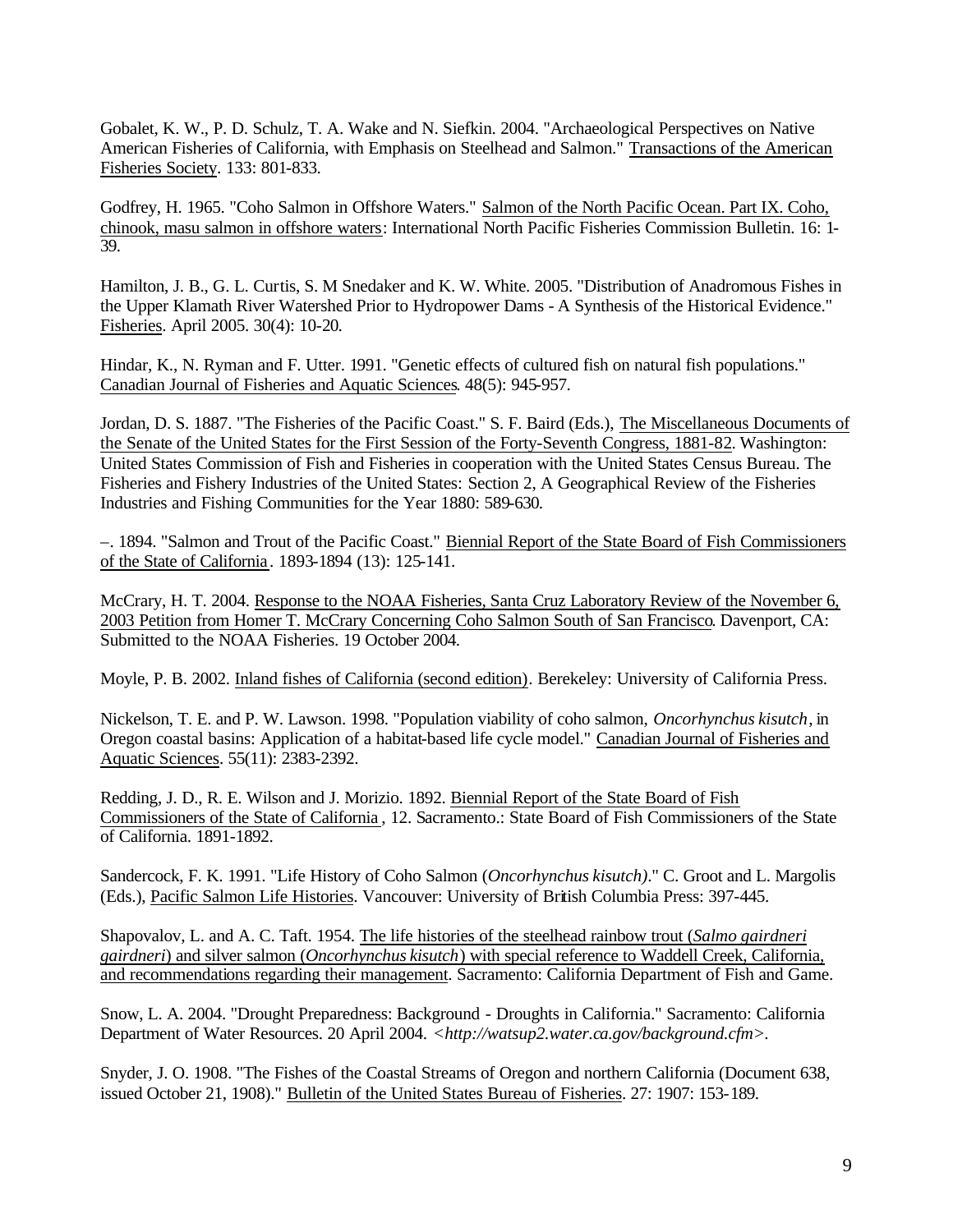| FORM CD-14 LF<br>U.S. DEPARTMENT OF COMMERCE<br>(REV. 10-93)<br>DAO 214-2<br>TRANSMITTAL SLIP<br>TO:                                                                           | DATE<br>REF. NO. OR ROOM, BLDG.                                                                                                                                 |
|--------------------------------------------------------------------------------------------------------------------------------------------------------------------------------|-----------------------------------------------------------------------------------------------------------------------------------------------------------------|
| <b>FROW</b>                                                                                                                                                                    | REF. NO. OR ROOM, BLDG.                                                                                                                                         |
| <b>ACTION</b>                                                                                                                                                                  |                                                                                                                                                                 |
| NOTE AND FILE<br>NOTE AND RETURN TO ME<br>RETURN WITH MORE DETAILS<br>NOTE AND SEE ME ABOUT THIS<br>PLEASE ANSWER<br>PREPARE REPLY FOR MY SIGNATURE<br>TAKE APPROPRIATE ACTION | PER OUR CONVERSATION<br>PER YOUR REQUEST<br>FOR YOUR APPROVAL<br>FOR YOUR INFORMATION<br>FOR YOUR COMMENTS<br><b>SIGNATURE</b><br><b>INVESTIGATE AND REPORT</b> |

COMMENTS:

<sup>17</sup> REPT. OF COMMERCE, NOA**A**<br>10NAL MARINE FISHERIES SERVICE<br>17, OCEAN BLVD., SUITE 4200<br>140 BEACH, CA 90802-4213

er<br>Gr

U.S. OFFICIAL MAIL

 $\int_{\overline{\Omega}}$ 

ž Ω **U.S.POSINGE** 

رم<br>ب

ij

Homer T. McCrary<br>310 Swanton Road,<br>Davenport, CA 95017

EO Om

EPALITY<br>OR WHEE<br>SHE SROOT<br>SHE TREE

APR 15'05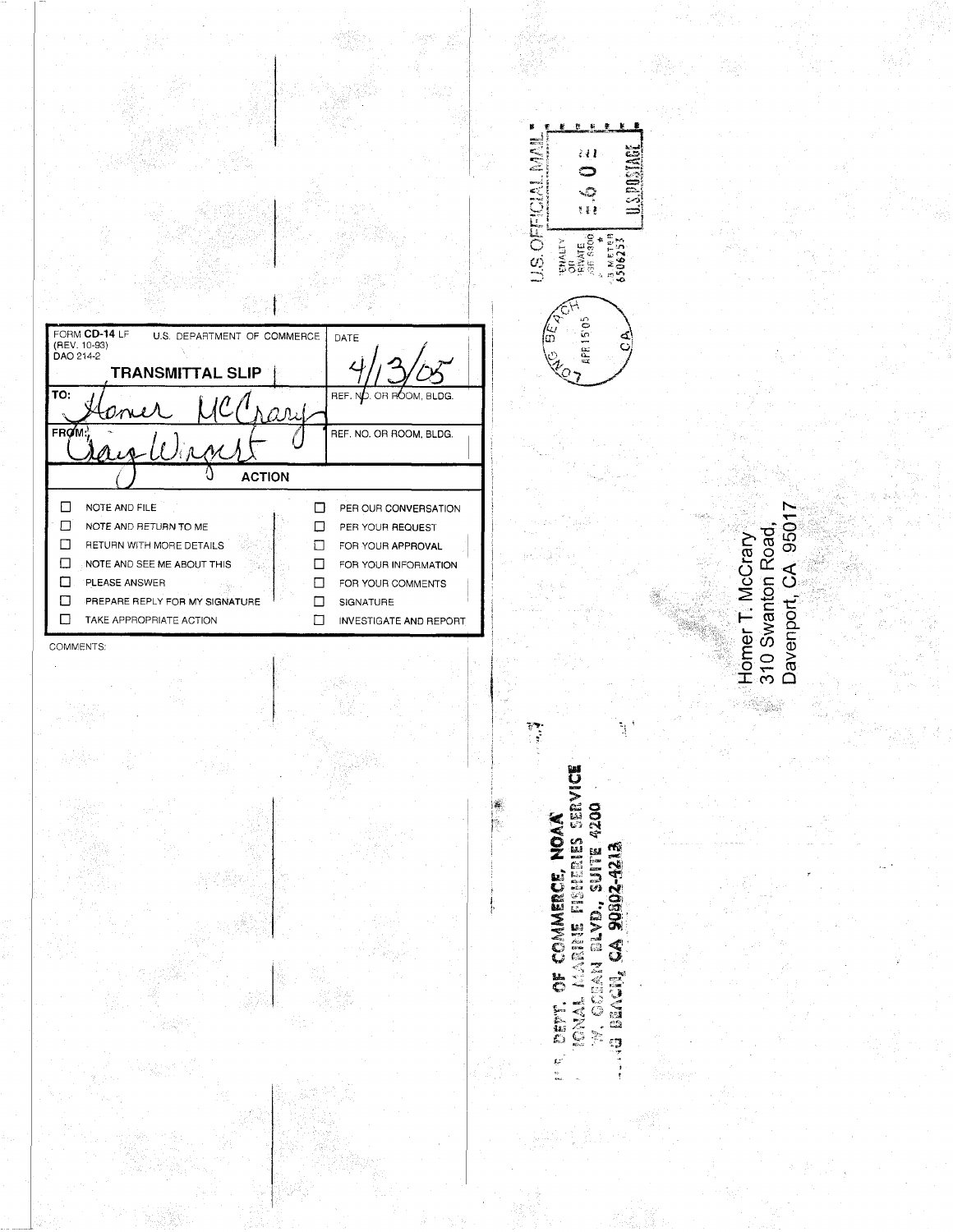

**DEPT. OF COMMERCE - NOAA** 

**RECEIVED** 

MAR 2 4 2005

OFFICE OF THE REGIONAL ADMINISTRATOR SOUTHWEST REGION

NATL. MARINE FISHERIES SVC.

UNITED STATES DEPARTMENT OF COMMERCE National Oceanic and Atmospheric Administration National Marine Fisheries Service Southwest Fisheries Science Center Santa Cruz Laboratory 110 Shaffer Road Santa Cruz, California 95060

 $\frac{1}{4}$ 

March 17, 2005

Rodney McInnis, Regional Administrator TO: Churchill B. Grimes, Santa Cruz Laboratory Director Clarence<br>William Fox, Science Director William Fox, Science Director M FROM: THROUGH: Coho Salmon South of San Francisco **SUBJECT:** 

The purpose of this memorandum is to respond to the document entitled "Response to NOAA Fisheries, Santa Cruz Laboratory, review of November 6, 2003 petition concerning coho salmon south of San Francisco" by Fabian Alvarado. This document reiterates the major points made in the original petition to delist coho salmon south of San Francisco. The four major points argued by the petitioners contending that coho salmon are not native south of San Francisco are: 1) that David Starr Jordan wrote that coho salmon were abundant from San Francisco north, 2) that outof-area coho salmon hatchery plantings were made to San Mateo and Santa Cruz counties, and that these plantings founded the populations found in the area, 3) that archeological studies report finding no coho salmon remains [found] in the area, indicating that coho salmon are not native, and 4) that the "flashy' nature of the local environment, i.e., steep gradients and characteristic brief periods of intense rainfall associated with winter storms, makes the region unsuitable for coho salmon. This response discusses each point below and adds new information on the genetic structure of coho salmon in California that has been recently developed at the NMFS Santa Cruz Laboratory.

The petitioners claim that certain writings of renowned ichthyologist David Starr Jordan "unequivocally attest to the absence of coho salmon south of San Francisco." Jordan wrote in a number of reports (Jordan and Gilbert, 1876-1919; Jordan et al. 1882, Jordan 1892a,b, 1894; Jordan and Evermann 1896, 1902; Jordan 1904a, b; Jordan and Evermann 1905; Jordan 1907, see original petition) that "[coho salmon are] abundant from San Francisco northward, especially in Puget Sound and the Alaskan Fjords" and the petitioners supply the additional Jordan quote "Only the King [chinook] salmon has been noticed south of San Francisco." We disagree with the petitioners claim. Jordan was describing the North American distribution of coho salmon in a general ichthyofaunal reference, and his use of commonly used phraseology in such works that a species is abundant to or from some geographical landmark means just what it says, and does not mean that species are not present in reference to that landmark. B. W. Evermann, one of Jordan's coauthors on these reports, later listed Monterey Bay as the southern extent of coho salmon distribution without suggesting that their presence was the result of hatchery introductions. Jordan also wrote "This species [coho] is not common south of the Columbia, but is sometimes taken in California." (Jordan 1894). Coho salmon were clearly more abundant in Oregon and California than indicated by this statement, further

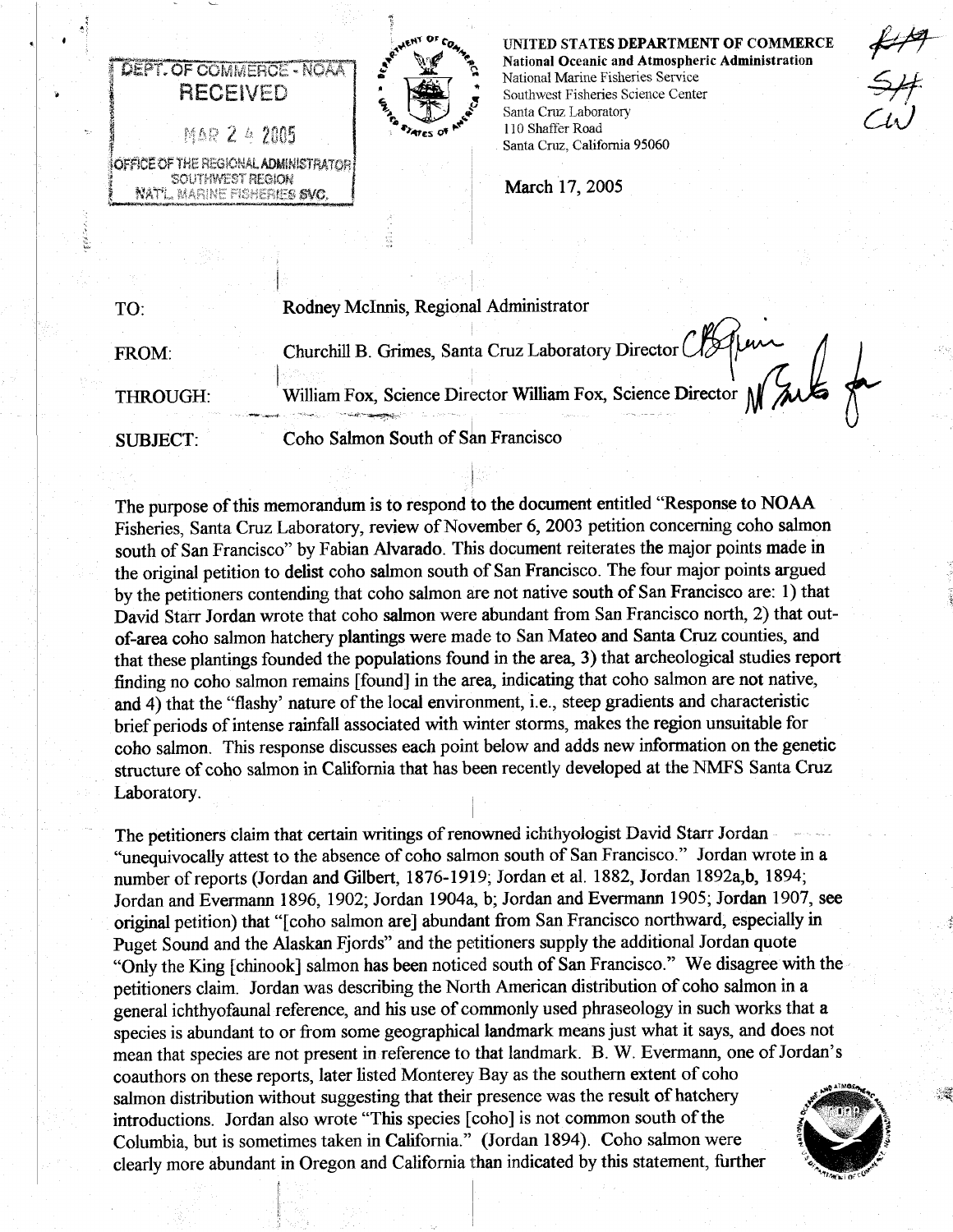highlighting the difficulty in relying on these general faunal references for precise species distribution information.

There are other records of coho salmon occurring south of San Francisco prior to any accounts of hatchery plantings; the petitioners claim these records are invalid and should be disregarded. Perhaps the most important are collections made by Cloudsley Rutter in 1895 from San Mateo and Santa Cruz counties that are now held in the California Academy of Science (CAS) Ichthyologic Collection. According to Dave Catania, Senior Collections Manager for the CAS Ichthyological Collection, it is true that when the collections in question were originally entered into the Stanford University ledger, the specimens were identified as chum and chinook salmon instead of coho. However, the specimens were re-identified as coho salmon while in the possession of Stanford University, before the collection was transferred to CAS. When CAS entered the Stanford University Collection in an electronic database in the 1990s, they initially used the original Stanford University ledgers as the source for species identifications, and incorrectly entered the species identifications. The database entries were corrected in 1999 when the original collection jars were examined and the re-identifications were once again discovered. We find no reason to doubt that, in fact, these fish are coho salmon collected from San Mateo and Santa Cruz counties in 1895. Further, we do not agree with the petitioner's claim that "even if they [the collections] were fully verified, the specimens are not evidence of a native population of coho. Ephemeral (temporary) salmon colonies established by strays are not uncommon." Metapopulation dynamics characterized by local extinction and recolonization and reinforcement by straving are typical for coho salmon in California. So, it would be natural that populations at the southern extreme of their range were at some time in the past founded and continually reinforced by straying migrants. These populations are part of the ESU, and would be included in an ESA listing.

Another report rejected by the petitioners is Wakeman's description of two species of salmonids in San Gregorio and Pescadero creeks in 1870. Wakeman identified one of the species as silver salmon, and described differences in run timing that support his conclusion that there were two different salmonid species. He further stated that both species go out to sea after spawning, which for coho salmon would be incorrect, perhaps bringing his report into question.

Perhaps the most important piece of historical literature is Shapovalov and Taft's landmark "Study of the steelhead and the silver salmon in their natural habitat" conducted in Waddell and Scott creeks beginning in 1931. Much admired for it's accuracy and thoroughness, and utilized by salmon scientists to this day, this report refers to a list of fish occurring in Waddell and Scott creeks that includes silver salmon. The next sentence begins "Other native species". Furthermore, Shapovalov and Taft report includes a section on exotic species, and they do not mention coho salmon among the exotic species.

The petitioners claim that coho salmon in San Mateo and Santa Cruz counties were introduced through out-of-area hatchery plantings. The only records of out-of-area plantings prior to 1911 were 400,000 eggs transferred from Baker Lake to Brookdale Hatchery and planted in unspecified Santa Cruz County locations between 1905 and 1910. By 1910, coho salmon clearly occurred in San Mateo and Santa Cruz counties (Gilbert U.S. Fish. Bull. 32:1-32, Snyder U.S. Fish, Bull. 32:47-72). One-hundred thousand of these eggs were shipped in 1910, and thus could not have contributed to the populations observed by Gilbert. These (Baker Lake) eggs were almost certainly planted as fry, which was the practice with the planting of Scott Creek coho salmon from 1913 to 1930. This practice is no longer used by hatcheries because of extremely poor survival of plantings at these life stages. Thus, it is likely that few if any of these planted fish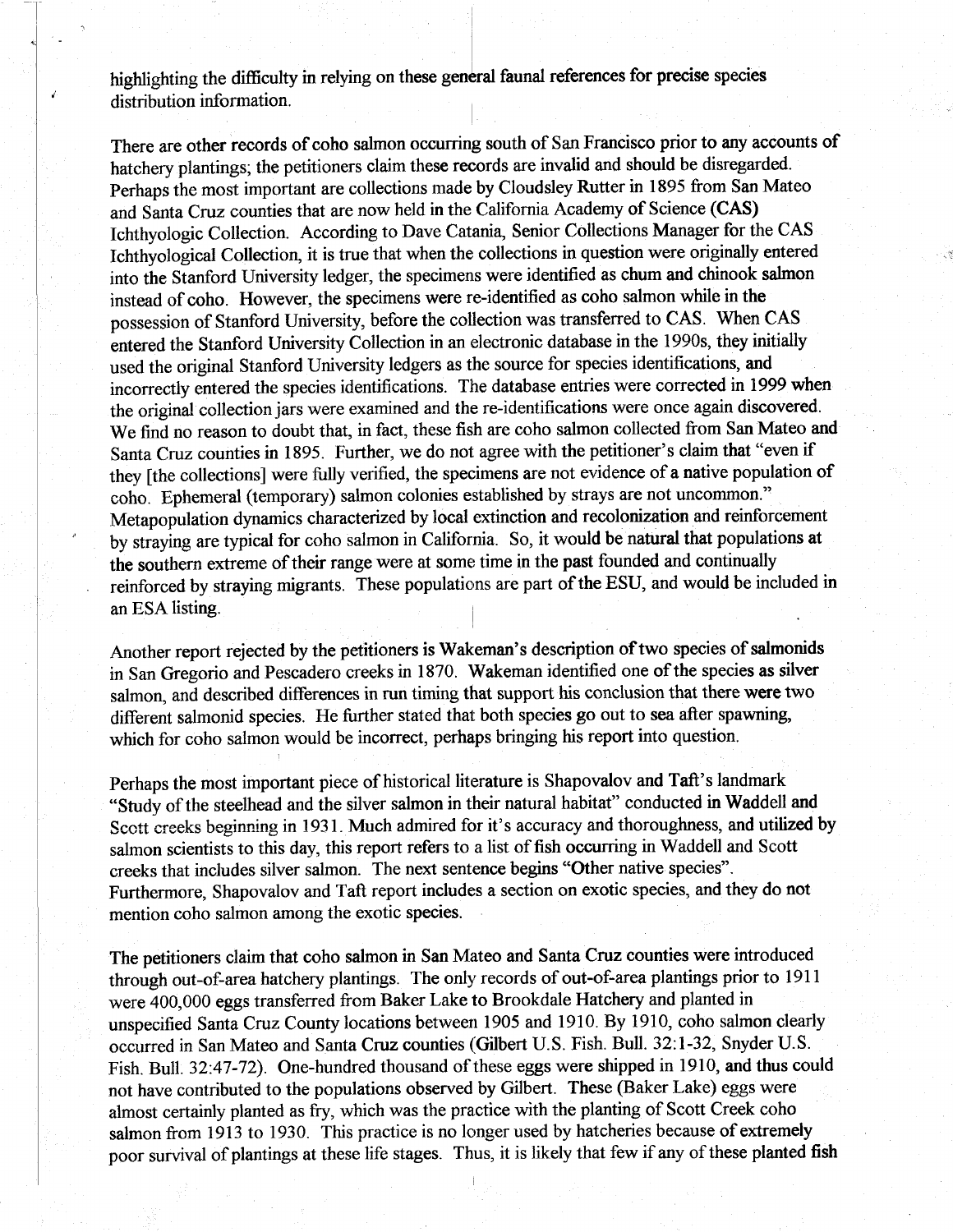survived, and recent genetic evidence that will be presented later in this memorandum support this point.

The petitioners claim that the absence of coho salmon bones at native American archeological sites in San Mateo and Santa Cruz counties also indicates that coho were not native to the area. The principal researcher in this field (identified by petitioners as the "leading expert" and whose publications they use to justify their position) does not consider the lack of coho salmon bones in the archaeological record in San Mateo and Santa Cruz counties to be evidence of coho absence in the area (Gobalet et al. TAFS 133: 801-833). Gobalet et al. write, "The [salmonid] samples from the eight archaeological sites in San Mateo and Santa Cruz counties (Table 1) and the two sites previously reported by Gobalet and Jones (1995; SMA-139, SCR-123) were limited, did not include sites on Pescadero or San Gregorio creeks, and yielded 1,156 diagnostic elements, of which only five (0.4%) were salmonids (all steelhead). This low occurrence is remarkably consistent with results at 69 coastal sites from Monterey County to Santa Barbara County, in which only 212 steelhead bones  $(0.2\%)$  were found among the approximately 100,000 elements evaluated (Gobalet and Jones 1995; Gobalet 2000). Because of this paucity of materials, far more sampling is required to use the archaeological record as definitive evidence for the absence of coho salmon from this section of coast. This is particularly important to acknowledge, because there is no question that coho salmon were native to San Mateo and Santa Cruz counties (Behnke 2002; P. B. Moyle, personal communication). Specimens dating from 1895 that were collected by Cloudsley Rutter in streams south of San Francisco are in the collection of the California Academy of Sciences (D. Catania, California Academy of Sciences, personal communication). If coho salmon exist in the archaeological record of the San Mateo County and Santa Cruz County coasts at the same frequency as in the San Francisco Bay area (14 of 105,000 elements), then at least 7,506 elements would have to be recovered before a single coho salmon could be expected. A comparable circumstance was that over 29,000 specimens from Central Valley archaeological sites were identified before a single vertebra of the threatened delta smelt was found."

The claim of the petitioners that the "flashy' nature of the environment, i.e., steep stream gradients and brief periods of intense rainfall associated with winter storms, south of San Francisco makes the area unsuitable for coho salmon. The evidence available does not support this argument. The seasonal distribution of rainfall north and south of San Francisco Bay are very similar, as are average coastal stream gradients (National Climatic Data Center precipitation data). In fact, contrary to the petitioners argument, average rainfall north of San Francisco Bay is somewhat higher than south, giving northern streams a more "flashy" nature than San Mateo and Santa Cruz county streams. Further, the geographic configuration of EPA Ecoregions (http://www.epa.gov/bioindicators/html/ usecoregions.html), based on climate as well as other factors, group San Mateo and Santa Cruz counties with areas to the north and begin a new Ecoregion immediately to the south.

Perhaps the strongest scientific evidence refuting the petitioners claim is new molecular genetic data assembled by the NMFS SWFSC Santa Cruz Laboratory indicating that coho salmon south of the Golden Gate are not the result of anthropogenic introduction, and are a historic part of the species southernmost ESU. These data are from two studies of genetic variation for 18 microsatellite genes in coho salmon populations from the entire range of the species in California. These two studies include genotypes from  $>5500$  fish, an examination of the genetics of fish from various life stages and brood years, and systematic sampling to remove temporal and age-class variation. The 18 microsatellite genes are highly variable, with a total of almost 500 alleles, and have sufficient information content to detect isolation between populations, and to provide insight into biogeographic patterns at multiple scales.